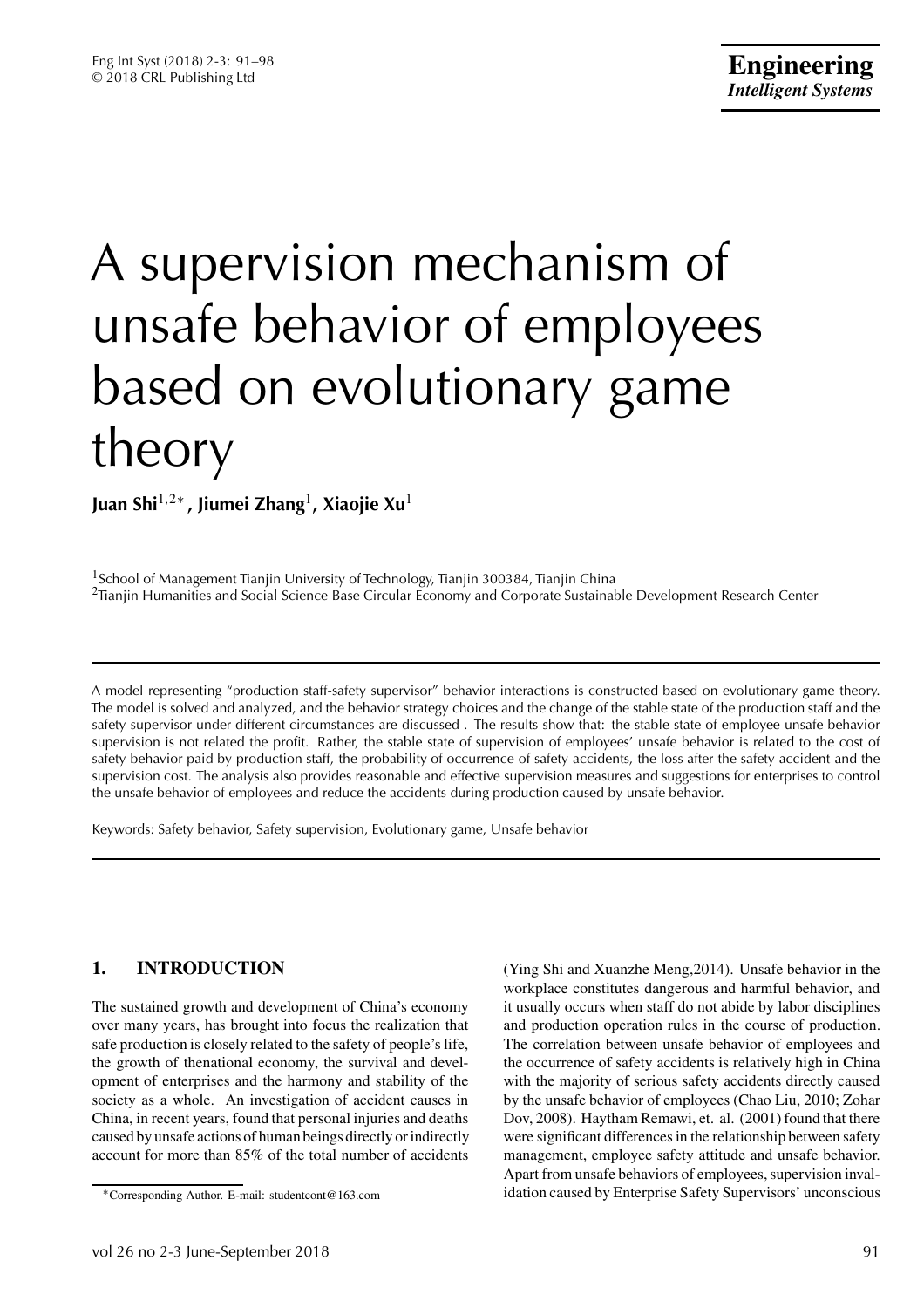performance is also an important reason for safety accidents (Jianliang Zhou, et al., 2010).

Therefore, relying on effective safety supervision mechanisms to reduce the number of accidents, casualties and economic losses is of great importance. It is necessary to supervise and control the unsafe behavior, which is the source of the accident, so as to guarantee the safety of the enterprise production (YuhuaWu, 2009). In actual production situations, safety accidents are the result of the interaction of many factors. Although the effect of preventing and controlling accidents by supervising the unsafe behavior of production employees is important, the safety accidents caused by the unsafe behavior of employees have not been effectively controlled and corrected in a timely manner, and one of the important reasons is the varying degree of interest demanded and the complex game relationship between the supervisor and the production staff (Shuicheng Tian and Xueping Zhao, 2013). In this paper, evolutionary game theory is used to study the game process between production staff and the safety supervisor in the process of production safety supervision. An analysis is carried out of the influence of the change of production staff and Safety Supervisor's behavior cost on their behavior Strategy Choice. Recommendations to help enterprise managers to formulate reasonable and effective supervision measures also are put forward.

### **2. BRIEF LITERATURE REVIEW**

Evolutionary Game Theory, also known as Game Theory, is a theory that combines Game Theory with the dynamic evolution process, and it is also the result of the combination of Biological Evolution and Game Theory (Jmaynard Smith and G. R. Price, 1973). Treating a participant with limited rationality as a research object, it brings the factors that affect the participants' behavior into the model to analyze the dynamic evolution process, leading to study of the evolution trend of group behavior from the perspective of system theory (Ma Nowak, K Sigmund, 2004; Guohua Cao and Junjie Yang, 2016). Currently several research works on safety supervision in different industries are based on evolutionary game theory. For example, on safety supervision of the construction industry, Gao and Zhang (2015) analyze the selection strategies of both regulatory units and construction contractors under different influence factors based on evolutionary game theory, and some suggestions are put forward to strengthen the supervision and control of safety in the construction and production processes of construction projects in China. Establishing and analyzing the evolutionary game model, Yang et. al. (2013) study the root causes of accidents in construction and puts forward concrete measures to perfect the safety supervision mechanism. Tan et. al. (2015) reveal the way enterprises and regulators choose different behavior strategies under the mutual influence of each other's behavior after constructing an evolutionary game model. Cheng and Chen (2011) deconstruct the behavioral strategy selection mechanisms of both the construction industry and the supervision department and the factors affecting the change of its stable state. The same theory sees its application in other industrial fields. After analyzing the game process between the production safety department and industry, Feng et. al. (2012) note the behavior strategy selection tendency of investment on safe production and the safety supervision department in the game process. Aiming at food safety supervision. Zhang, et. al. (2015) argue that third party supervision has an important impact on the result of the game. Liu and Li (2015) optimize the regulatory control measures by analyzing the evolution game relation of coal mine safety supervision and supervision system and uniting SD. Wang and Jiang (2014) construct and analyze the possible strategies of the game process between the airline company and the supervision department, and they get three stable strategy selections under different costs. Focusing on environmental protection, Shen (2011) put forward that government's and industry's constraints and promote each other in behavior strategy selection, leading to a very complex game relationship. He also gives some solutions for government to push industry to contribute more investment towards environmental protection.

From the literature review above, we can see that there are many research achievements in security supervision based on Evolutionary Game Theory. Most references concentrate on coal safety, construction safety and food safety, while less study involves safe production supervision and employees' unsafe behavior. In order to address this problem, this present paper establishes an evolutionary game model between the enterprise production staff and the security regulators and discusses the behavior strategy selection of both production staff and safety supervisor under different circumstances and the consequent change of the model stable state.

## **3. EVOLUTIONARY GAME MODEL OF SAFETY SUPERVISOR'S SUPERVI-SION OF UNSAFE BEHAVIOR OF EMPLOYEES**

## **3.1 Evolutionary game model**

Standard Evolutionary Games should cover the following assumptions namely:

Assumption 1: the strategy of getting a higher payment will replace the strategy of getting a lower payment over time;

Assumption 2: there is some inertia in the process of dynamic evolution;

Assumption 3: one player does not influence the other players' future behavior strategy selection (Boylan R T, 1992; Daniel Friedman, 1998).

Evolutionary Stable Strategy (ESS) and Replicate Dynamic (RD) are two important concepts of evolutionary games. ESS refers to most of the individuals in the group choosing the evolutionary stabilization strategy to make the group enter a stable state, that is an evolutionary stable state. When the system is in this state, the system hardly deviates from the stable state. Replicate Dynamic means the game side adjusts its strategy and chooses the strategy of comparative advantage by learning and imitation to increase the number of individuals in the group who choose a more dominant strategy. And the basic principle is: Strategies that are better than average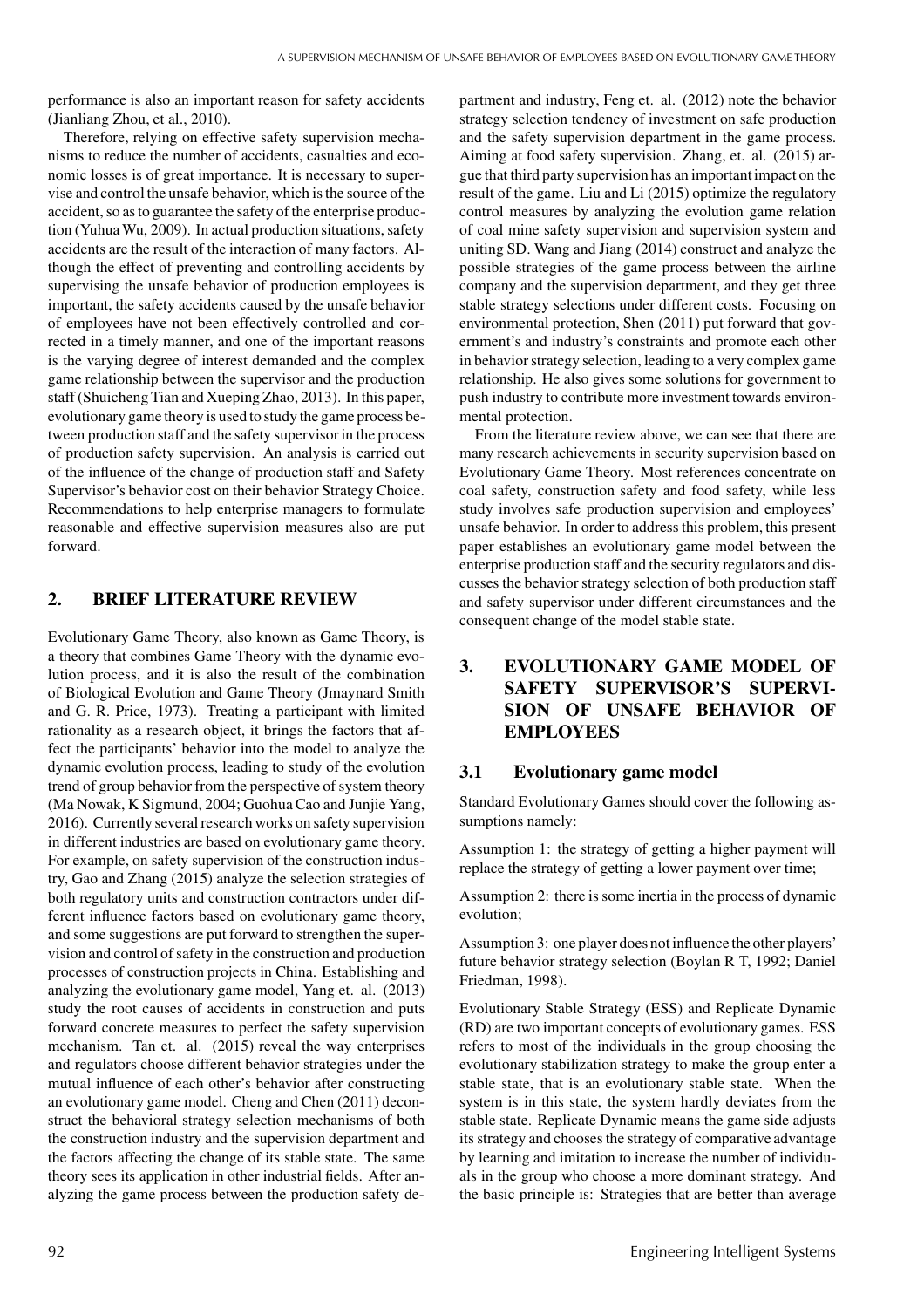results will be gradually adopted by more individuals. Thus, the proportion of individuals who choose this strategy in the whole population increases. Replicate Dynamic Equation is the frequency at which a strategy is used in a population. The following is the differential equation of Replicate Dynamic:

$$
\frac{dx_k}{dt} = x_k \left[ u \left( k, s \right) - \overline{u} \left( s, s \right) \right], k = 1, \dots, n \tag{1}
$$

In Equation (1),  $x_k$  represents the proportion of individuals who adopt strategies to the total number of groups;  $u(k, s)$  denotes fitness when adopting a strategy;  $\overline{u}(s, s)$ means average fitness.

### **3.2 Construction of evolutionary game model of unsafe behavior supervision**

During the process of employees' unsafe behavior supervision, the process of dynamic game refers to whether the supervisors carry out supervision, and whether it is a dynamic game for the workers to comply with the standard of the production operation. In an actual production process, in order to reduce the operating time or increase the output, the production staff may break the rules and this can lead to unsafe behavior, so enterprise safety supervisor should supervise and intervene in unsafe behavior of the production staff; However, safety regulators may not fully monitor the production operations of employees in order to save regulatory costs. If the enterprise safety supervisor supervises the production staff and detects the unsafe behavior of the workers, a fine will be imposed on the production staff. According to the change of costs between the two sides, the game model of "production staff-safety supervisor" is constructed.

(1) Model construction. Players: There are two bounded rational players. Player 1 is Production staff who should perform safety practices in accordance with the safety practices and procedures, and is the person responsible for unsafe actions; Player 2 mainly undertakes the related management of production safety, that is safety supervisor.

Strategy: Production employees can choose whether or not to engage in safety behavior, and the corresponding strategy set of assumptions is:  $A_1 = \{ \text{safe behavior} \}$ ; Safety regulators can also choose whether to regulate or not, so its strategy set assumptions is:  $A_2$ ={supervise, do not supervise}(Bottani E, et al., 2009).

All in all, the behavior strategy of either party in the model is unknown. That is, the information of both sides of the game is incomplete.

(2) Model assumptions. The following assumptions are given in order to analyze the game model more clearly.

Assumption 1: The main body of the decision, namely, the game of both sides is rational in that they choose the behavior strategy to obtain the maximum benefit.

Assumption 2: Production employees choose unsafe behavior in order to save operation time and avoid excessive physical energy consumption, which can save more time and energy to do other work and may result in additional profits.

The profit assumptions of safety supervisor are:

1) The enterprise safety supervisor carries out inspection of the production operation of the production staff, which is their own work and must be completed. Corporate regulators choose to enforce regulation and can't get extra income from it. As a result, in the case of a production employee performing a safe operation, the supervisor receives a profit of 0. In the case of unsafe conduct by an employee, the proceeds from the careful enforcement of the supervision are the fine *A* paid by the employee who performs the unsafe act.

2) If a safety accident occurs when the safety supervisor earnestly carries out his supervision work, the supervisor shall not be punished; If an accident occurs in the absence of effective supervision by the supervisor, the supervisor shall be punished as *D*. In the case of the safety behavior of the production staff and the fact that the supervisor does not carry out the safety supervision work, the profit is the cost of the supervision saved *Y* . The probability of production safety accidents caused by unsafe behavior of employees is *f* . In the case of unsafe behavior by the production staff and the regulators do not perform safety supervision, their earnings are *Y* − *f D*.

The profit assumptions of production staff are:

1) When a production employee performs a safe operation, the cost of performing a safety action is c, r is the profit of a staff's normal operation, and the benefits for the safety behavior of the production staff are  $r - c$ .

2) the corresponding losses to be borne by the employees in the event of an accident are: if the supervisor conducts supervision and checks that the employee is unsafe, the employee shall be fined *A*, and the income of the production employee is *x*; If the supervisor does not supervise the production operation of the production staff, the unsafe behavior of the employee will not be detected and the fine will not be paid for it, so the corresponding profit is  $r - fL$ .

The Payoff Matrix of the model is shown in table 1.

## **3.3 Analysis of Evolutionary Game Model**

Assume that the proportion of the enterprise's production staff who choose to implement a safe behavior policy is  $x$ ,  $1 - x$ is the proportion of people who choose not to implement a safe behavior policy; *y* is the proportion of safety regulators choosing to implement regulatory strategies, while  $V_1$  is the percentage who chose not to implement regulatory strategies. According to the Payoff Matrix, assume that  $V_1$  is the excepted profit of employees' safety behavior, then its expression is:

$$
U_1 = y (r - c) + (1 - y) (r - c) = r - c \tag{2}
$$

Assume that  $U_2$  is the excepted profit of employees' unsafe behavior, them its expression is:

$$
U_2 = y (r - fL - A) + (1 - y) (r - fL)
$$
  
= r - fL - Ay (3)

By calculation, the average income of the production staff in the process of safety behavior and unsafe behavior is obtained as follows: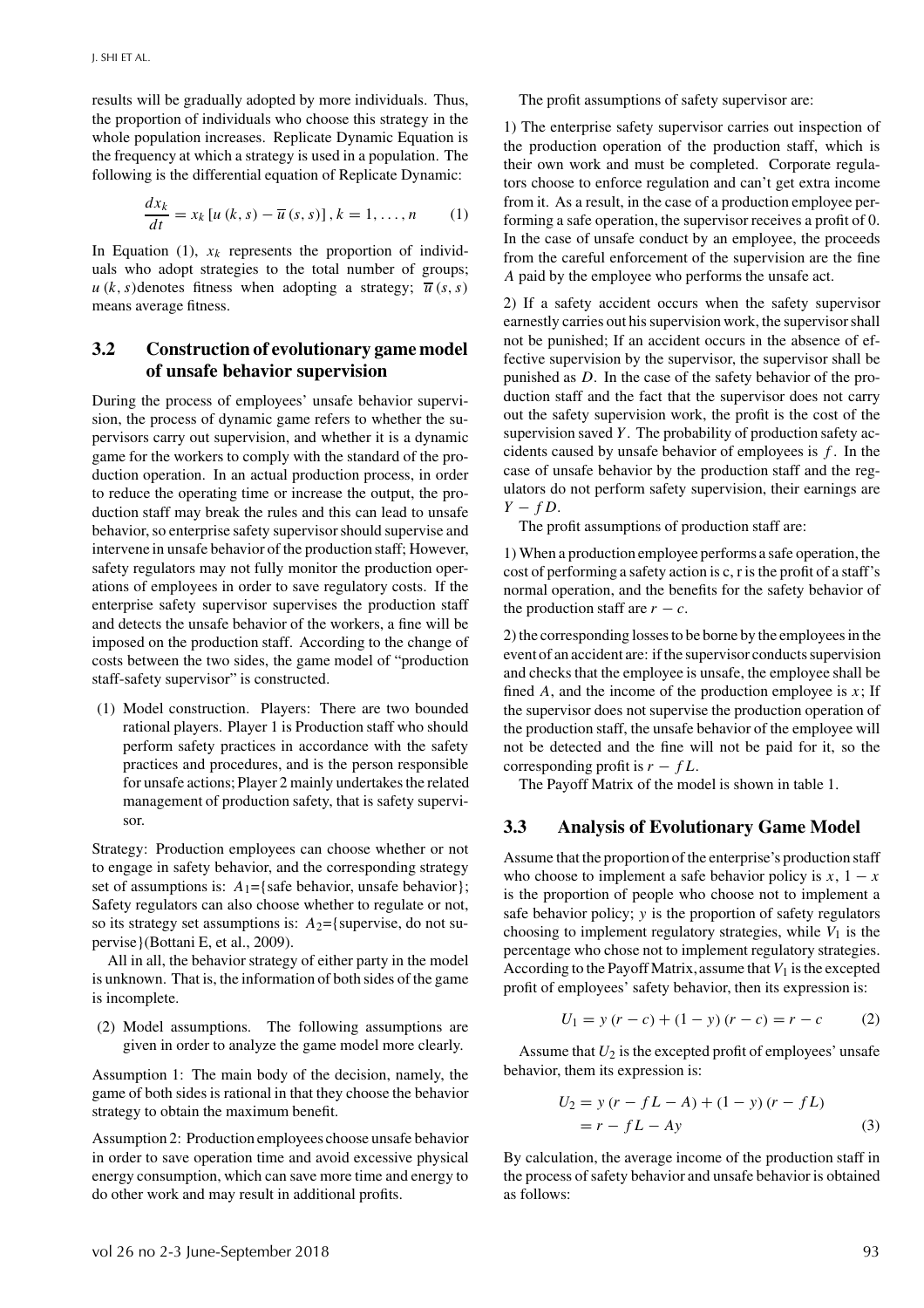**Table 1** Payoff Matrix Between Supervisor and Production Staff.

| <b>Production Staff</b> | <b>Safety Supervisor</b> |                      |  |  |  |
|-------------------------|--------------------------|----------------------|--|--|--|
|                         | Supervise $x$            | Do not supervise $x$ |  |  |  |
| Safe behavior $x$       |                          |                      |  |  |  |
| Unsafe behavior $x$     |                          |                      |  |  |  |

⎤  $\overline{\phantom{a}}$ 

$$
\overline{U} = x (r - c) + (1 - x) (r - fL - Ay)
$$
  
= (r - fL - Ay) + x (Ay + fL - c) (4)

As a result, when enterprise production employees are choosing to enforce safe behavior policies, the replicate dynamic equation is:

*dx*

$$
\frac{dx}{dt} = U'_t = x (U_1 - \overline{U})
$$
  
=  $x [(r - c) - (r - fL - Ay) - x (Ay + fL - c)]$   
=  $x (1 - x) (Ay + fL - c)$  (5)

Similarly, according to the steps above, assume that is  $V_1$  the expected benefits of monitoring unsafe behavior of employees when safety supervisors implement careful supervision. Then its expression is:

$$
V_1 = 0 + (1 - x)A = A(1 - x)
$$
 (6)

Assume that  $V_2$  is the expected profit of safety supervisor on unsafe behavior of employees, then its expression is

$$
V_2 = xY + (1 - x)(Y - fD) = Y - (1 - x)fD \tag{7}
$$

It is calculated that the safety regulators supervise the unsafe behavior of the production staff, and the average income of unsupervised is:

$$
\overline{V} = yA(1-x) + (1-y)[Y - (1-x) f D] \tag{8}
$$

Therefore, when safety regulators choose a strategy to regulate unsafe behavior, the corresponding replicate dynamic equation is:

$$
\frac{dy}{dt} = V'_t = y (V_1 - \overline{V})
$$
  
= y (1 - y) [(A + fD – Y) – x (A + fD)] (9)

The Game Evolution System of production staff and safety supervisor consists of expression  $(5)$  and  $(9)$ , and there are two replicate dynamic equations:

$$
\begin{cases} \frac{dx}{dt} = U'_t = x(1-x)(Ay + fL - c) \\ \frac{dy}{dt} = V'_t = y(1-y)(A + fD - Y) - x(A + fD) \end{cases}
$$
\n(10)

The Jacobian matrix of stability strategy is obtained after derivatives with respect to time of *x* and *y* namely  $U'_t$  and  $V'_t$ :

$$
J = \begin{bmatrix} (1 - 2x) (fL + Ay - c) & Ax (1 - x) \\ -y (1 - y) (A + fD) & (1 - 2y) (A + fD - Y) \\ -x (A + fD) & (11) \end{bmatrix}
$$

From expression (11), the determinant of matrix *J* is:

$$
\det J = [(1 - 2x) (fL + Ay - c)] (1 - 2y) [(A + fD - Y) \tag{12}
$$
  

$$
- x (A + fD)] + [Ax (1 - x)] [y (1 - y) (A + fD)] \tag{13}
$$

And the trace of matrix *J* is:

$$
tr J = [(1 - 2x) (fL + Ay - c)] + (14)
$$

$$
(1-2y)\left[ (A+fD-Y) - x (A+fD) \right] \tag{15}
$$

### **4. AN EVOLUTIONARY GAME MODEL ANALYSIS ON THE SUPERVISION OF UNSAFE BEHAVIOR OF EMPLOYEES BY SAFETY SUPERVISORS**

Based on the changes in costs for safety regulators and production staff when performing their respective actions, the choices of game behavior strategies in the following six situations are obtained in this paper, and the relevant concrete analysis is also given.

(1) The game behavior of the safety supervisor and the production staff when they all have to pay a high cost to execute their own behavior is as follows:

From expression (11), when  $Y > (A + fD)$ , and  $c >$  $(fL+A)$ , the replicate dynamic equation has four equilibrium points:  $O(0, 0)$ ,  $A(1, 0)$ ,  $B(1, 1)$  and  $C(0, 1)$ . Their values, determinants and properties are as table 2.

The corresponding phase diagram in Table 2 is shown in Figure 1. After analyzing the phase and determinant, we can conclude that the equilibrium point is  $O(0, 0)$ . Figure 1 shows that when the cost of supervising the unsafe behavior of the production staff is greater than the sum of the fines collected by the employees and the accidents when they do not perform the supervisory function, regulators prefer not to carry out regulation; When the cost of performing a safe operation (that is, performing a safe act) is greater than the sum of the penalty paid by the production employee for not performing the safety act and the expected loss of the accident. Production employees prefer to choose unsafe behavior strategies.

(2) The game behavior of regulators to supervise high cost and low cost of safety behavior for employees is as follows: When  $Y > (A + fD)$  and  $c < fL$ , the four equilibrium points of replicate dynamic equation are:  $O(0, 0)$ ,  $A(1, 0)$ ,  $B(1, 1)$ and *C(*0*,* 1*)*. Their values, determinants and properties are as table 3.

The corresponding phase diagram in Table 3 is shown in Figure 2. After analyzing the phase and determinant, we can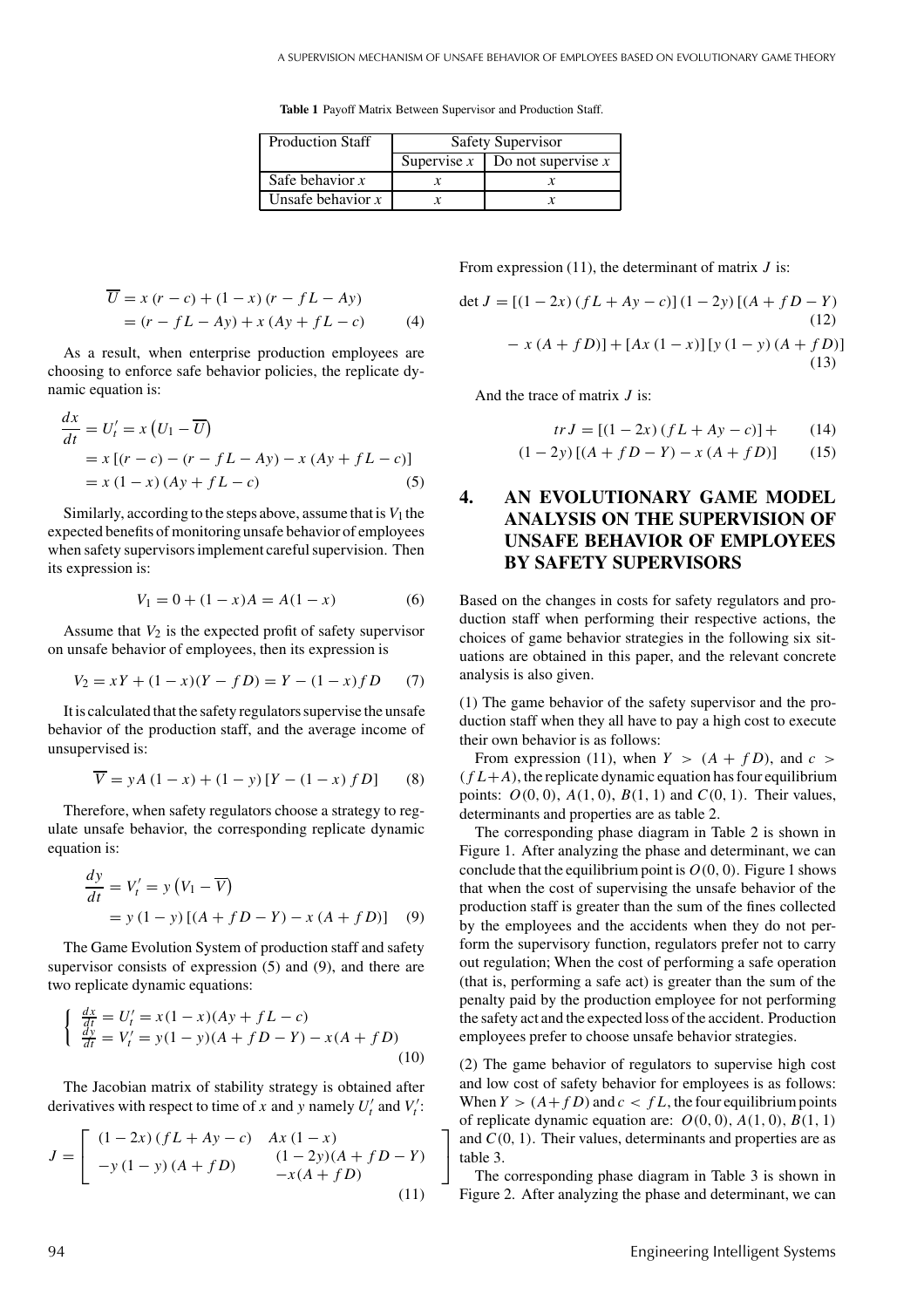conclude that the equilibrium point is *A(*1*,* 0*)*. It shows that: When the cost of carrying out safety work (that is, performing safety behavior) is less than the expected loss due to an accident, the production employee choose to abide by the safety production rules and conduct safe behavior; At this time, the behavior choice of the safety supervisor is the same as in Case 1, that is, in the case of the high supervision cost of the safety supervisor, the selection of the behavior strategy of the supervisor is non regulation. In other words, supervisors would rather risk the penalty and forgo the high cost of regulation.

(3) The game behavior of supervisor's supervising high cost and production employee's safety behavior intermediate cost is as follows: When  $Y > (A + fD)$  and  $fL \le c \le (fL + fD)$ *A)*, the four equilibrium points of replicate dynamic equation are the same:  $O(0, 0)$ ,  $A(1, 0)$ ,  $B(1, 1)$  and  $C(0, 1)$ . Their values, determinants and properties are shown in Table 4.

The corresponding phase diagram in Table 4 is shown in Figure 3. After analyzing the phase and determinant, we can conclude that the equilibrium point is  $O(0, 0)$ . When the supervisor is in the state of high supervision cost, regulators choose not to supervise; When the cost of the safety behavior of the production staff is less than the sum of the penalty paid by the non-performance of a safe act, the expected loss caused by the safety accident and is larger than the expected loss of the safety accident, it is in the intermediate state. The behavior policy selection of the production employee is presented as a mixed state, that is, production employees may choose to behave safely, or they may choose to behave unsafely, but in the end the production staff will evolve towards unsafe behavior.













(4) The game behavior of the supervisor to supervise low cost and the high cost of safety behavior of the production staff is as follows: When  $Y < (A + fD)$  and  $c > (fL + A)$ , the four equilibrium points of replicate dynamic equation are the same:  $O(0, 0)$ ,  $A(1, 0)$ ,  $B(1, 1)$  and  $C(0, 1)$ . Their values, determinants and properties are shown in Table 5.

The corresponding phase diagram in Table 5 is shown in Figure 4. After analyzing the phase and determinant, we can conclude that the equilibrium point is  $C(0, 1)$ . It indicates that: When the cost of performing safety behavior is greater than the sum of the penalty and the expected loss caused by the accident, that is, the production staff need to pay a high cost for the safety behavior, they can benefit from unsafe behavior, so they prefer to take the risk of punishment and choose an unsafe behavior strategy; Since the cost of supervision by safety regulators is low and regulators are able to make more money in performing regulatory functions, they will choose the behavioral strategy to enforce regulation.

medskip(5) The low cost game behavior between the safety supervisor and the production staff is as follows: When *Y <*  $(A + f D)$  and  $c < f L$ , the four equilibrium points of replicate dynamic equation are the same: *O(*0*,* 0*), A(*1*,* 0*), B(*1*,* 1*)* and *C(*0*,* 1*)*. Their values, determinants and properties are shown in Table 6.

The corresponding phase diagram in Table 6 is shown in Figure 5. After analyzing the phase and determinant, we can conclude that the equilibrium point is  $C(0, 1)$ . It indicates that: safety operations are carried out by the production staff, that is, to perform safety actions, while safety regulators choose not to supervise. This state of affairs can reduce the occurrence of safety accidents due to unsafe behavior of employees, but the safety supervisors do not supervise the production staff for a long time. In order to obtain more benefits from unsafe behavior, employees choose not to carry out safe operation rules and conduct unsafe behavior, and then evolve into wheremore people have accidents.

(6) The game behavior of the low cost supervision and the intermediate cost of the safety behavior of the production staffis as follows: When  $Y < (A + fD)$  and  $fL \le c \le (fL + A)$ , the five equilibrium points of replicate dynamic equation are: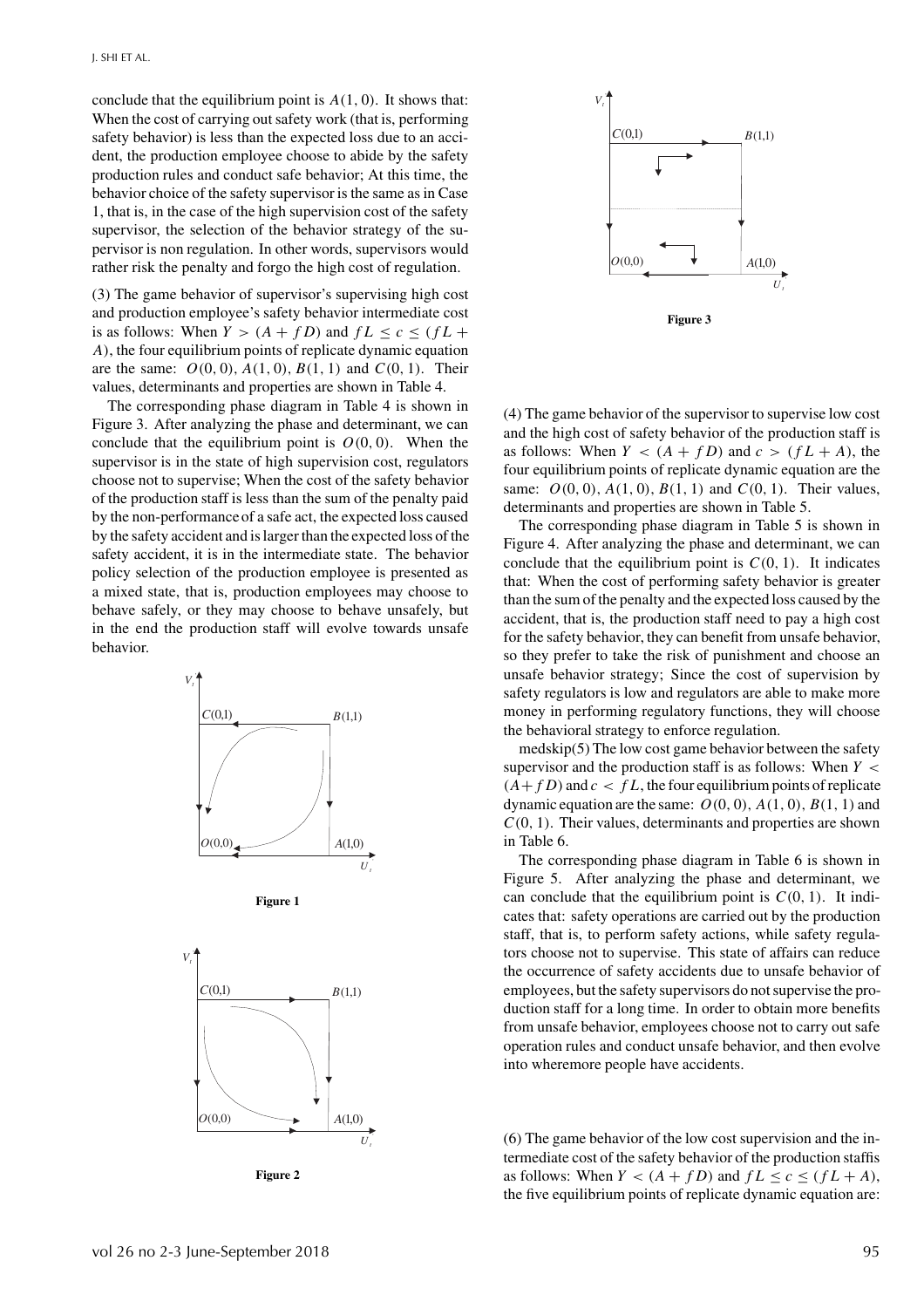**Table 2** Evolutionary Stability Results at High Cost for Both Sides.

| Equilibrium Points | det J               | det J | trJ                       | tr J | Local Stability |
|--------------------|---------------------|-------|---------------------------|------|-----------------|
| $x = 0, y = 0$     | $(fL-c)(A_fD-Y)$    | > 0   | $(fL - c) + (A + fD - Y)$ | < 0  | <b>EES</b>      |
| $x = 1, y = 0$     | $(fL - c)Y$         | < 0   | $-(fL-c)-Y$               |      | Saddle Point    |
| $x = 1, y = 1$     | $-(fL+A-c)Y$        | > 0   | $-(fL+A-c)+Y$             |      | Unstable Point  |
| $x = 0, y = 1$     | $-(fL+A-c)(A+fD-Y)$ |       | $(fL+A-c) - (A+fD-Y)$     |      | Saddle Point    |

**Table 3** Stable Result of Evolution when Supervising High Cost and Low cost of Production Staff.

| Equilibrium Points | $\det J$               | det J | tr J                      | Local Stability |
|--------------------|------------------------|-------|---------------------------|-----------------|
| $x = 0, y = 0$     | $(fL - c)(A + fD - Y)$ | < 0   | $(fL - c) + (A + fD - Y)$ | Saddle Point    |
| $x = 1, y = 0$     | $(fL - c)Y$            | > 0   | $-(fL-c)-Y$               | EES.            |
| $x = 1, y = 1$     | $-(fL+A-c)Y$           | < 0   | $-(fL+A-c)+Y$             | Saddle Point    |
| $x = 0, y = 1$     | $-(fL+A-c)(A+fD-Y)$    |       | $(fL+A-c) - (A+fD-v)$     | Unstable Point  |

**Table 4** The Stable Result of Evolution when Supervising High Cost and Middle Cost of Production Staff.

| Equilibrium Points | det J                  | det J | tr $J$                    | tr J | Local Stability |
|--------------------|------------------------|-------|---------------------------|------|-----------------|
| $x = 0, y = 0$     | $(fL - c)(A + fD - Y)$ | > 0   | $(fL - c) + (A + fD - Y)$ | < 0  | <b>EES</b>      |
| $x = 1, y = 0$     | $(fL - c)Y$            | < 0   | $-(fL-c)-Y$               |      | Saddle Point    |
| $x = 1, y = 1$     | $-(fL+A-c)Y$           | > 0   | $-(fL+A-c)+Y$             |      | Unstable Point  |
| $x = 0, y = 1$     | $-(fL+A-c)(A+fD-Y)$    |       | $(fL+A-c) - (A+fD-Y)$     |      | Saddle Point    |

**Table 5** Stable Evolutionary Results of Low Cost Regulation and High Cost of Production Staff.

| Equilibrium Points | det J                  | det J | tr J                      | tr J | Local Stability |
|--------------------|------------------------|-------|---------------------------|------|-----------------|
| $x = 0, y = 0$     | $(fL - c)(A + fD - Y)$ | < 0   | $(fL - c) + (A + fD - Y)$ |      | Saddle Point    |
| $x = 1, y = 0$     | $(fL - c)Y$            | < 0   | $-(fL-c)-Y$               |      | Saddle Point    |
| $x = 1, y = 1$     | $-(fL+A-c)Y$           | > 0   | $-(fL+A-c)+Y$             |      | Unstable Point  |
| $x = 0, y = 1$     | $-(fL+A-c)(A+FD-Y)$    |       | $(fL+A-c) - (A+fD-Y)$     |      | <b>EES</b>      |

**Table 6** Evolutionary Stability Results at Low Cost for Both Sides.

| Equilibrium Points | $\det J$               | det J | tr J                      | $tr$ $\overline{J}$ | Local Stability |
|--------------------|------------------------|-------|---------------------------|---------------------|-----------------|
| $x = 0, y = 0$     | $(fL - c)(A + fD - Y)$ | > 0   | $(fL - c) + (A + fD - Y)$ |                     | Unstable Point  |
| $x = 1, y = 0$     | $(fL-c)Y$              | > 0   | $-(fL-c)-Y$               | < 0                 | EES.            |
| $x = 1, y = 1$     | $-(fL+A-c)Y$           | < 0   | $-(fL+A-c)+Y$             |                     | Saddle Point    |
| $x = 0, y = 1$     | $-(fL+A-c)(A+fD-Y)$    |       | $(fL+A-c) - (A+fD-Y)$     |                     | Saddle Point    |

**Table 7** Stable Results under the Condition of Low Cost Regulation and Intermediate cost of Production Staff.

| <b>Equilibrium Points</b> | det J                            | det J | tr J                      | tr J | <b>Local Stability</b> |
|---------------------------|----------------------------------|-------|---------------------------|------|------------------------|
| $x = 0, y = 0$            | $(fL - c)(A + fD - Y)$           | < 0   | $(fL - c) + (A + fD - Y)$ |      | Saddle Point           |
| $x = 1, y = 0$            | $(fL-c)Y$                        | < 0   | $-(fL-c)-Y$               |      | Saddle Point           |
| $x = 1, y = 1$            | $-(fL+A-c)Y$                     | > 0   | $-(fL+A-c)+Y$             |      | Unstable Point         |
| $x = 0, y = 1$            | $-(fL+A-c)(A+fD-Y)$              | < 0   | $(fL+A-c) - (A+fD-Y)$     |      | Saddle Point           |
| $x = x_D, y = y_D$        | $A_{x_D}(1-x_D)(A+fD)y_D(1-y_D)$ | > 0   |                           |      | Midpoint               |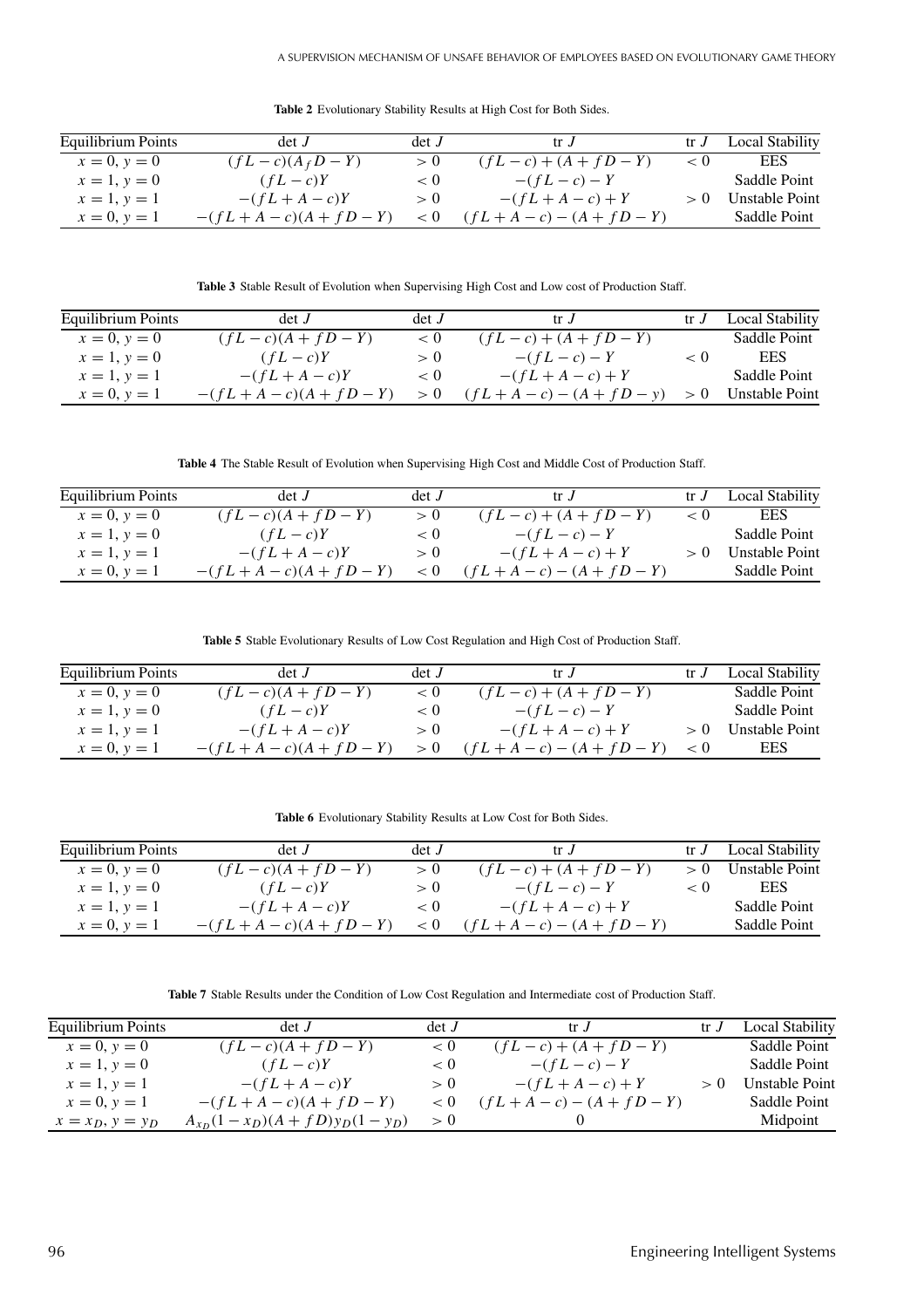

**Figure 4**

 $O(0, 0), A(1, 0), B(1, 1), C(0, 1)$  and  $D(x_D, y_D)$ .

$$
x_D = \frac{(A + fD - Y)}{(A + fD)}\tag{16}
$$

$$
y_D = \frac{(c - fL)}{A} \tag{17}
$$

Their values, determinants and properties are shown in Table 7. From Table 7 we can find that the value of  $D(x_D, y_D)$  is 0, so it is the center. It indicates that: Both the production staff and the safety supervisor are driven by the standard interests, and each adopts a mixed strategy, that is, the production staff may choose the safety behavior strategy or the unsafe behavior strategy. Regulators may choose to enforce regulation, or they may choose not to. (As shown in Figure 6)



**Figure 5**



**Figure 6**

#### **5. CONCLUSION AND SUGGESTIONS**

It is obvious that the supervision of enterprise production safety is restricted by many factors. This paper starts from the two angles: enterprise supervisor and production employee, and through constructing and analyzing the evolutionary game model, we can draw the following conclusions: (1) There is a strong correlation among the following conditions: whether or not the production staff comply with the production safety regulations, and carry out the safety behavior conscientiously, the costs incurred by them in carrying out the safety behavior and the fine paid for unsafe conduct and the expected loss after the accident;

Therefore, in order to urge the enterprise supervisor to perform the supervision function conscientiously, to achieve the effective supervision, to have the production staff abide by the production safety norms consciously and to realize the safe production within the enterprise, the following aspects should be implemented: (1) For the production staff of the enterprise, increase the cost of unsafe behavior and reduce the benefits from it (for example, increase the penalty for unsafe behavior). Or increase the benefits of their safe behavior (for example: long-term compliance with production safety norms, non-violation of the employee reward), this will guide the staff to take the safety aspects of the work seriously, make them correctly carry out the production operation and reduce unsafe behavior. (2) For safety supervisors, reducing the cost of safety supervision and increasing penalties for those who do not perform their supervisory functions seriously, which will help safety supervisors to perform their supervisory functions conscientiously and to carry out the supervision work effectively.(3) With respect to enterprise management, we should strengthen the supervision of production safety in enterprises, impose severe punishment on employees who have unsafe behavior, and establish a reasonable and effective punishment mechanism at the same time. The supervision department should do good job assignments, enhance the efficiency and decrease the supervision costs. In order to meet the standards of production safety, enterprises should start from the two perspectives of supervisors and production staff: From the aspect of enterprise supervisors, it should change the traditional supervision mode of investigating responsibility afterwards and strengthen the prevention and control in advance. From the point of view of production staff, the enterprise should formulate a complete and feasible safety production system and implement it. At the same time, it should strengthen the safety knowledge education and assessment of production workers and do a good job of training and assessment of special types of work. All in all, reducing unsafe behavior from the root causes, which will fundamentally ensure the effective implementation and enforcement of safety rules and regulations.

Because of the numerous factors involved in the supervision of enterprise unsafe behavior, this paper sets up a model based on many key factors to set up the parameters in the factor analysis and parameter settings affecting the the evolutionary stability of the game model. In future work, we will further analyze the factors and enhance the model.